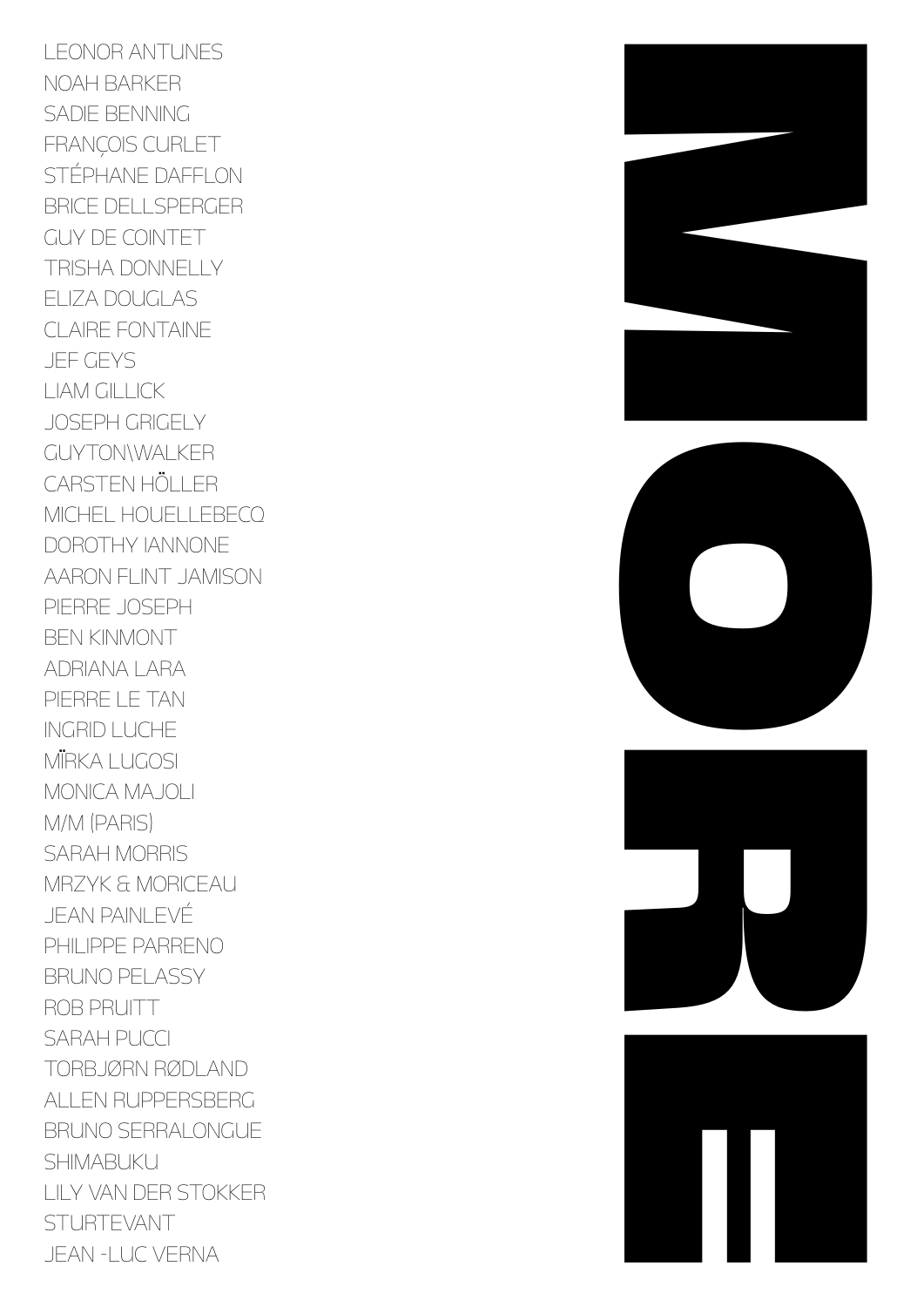# More

#### exhibition from October 20 to December 21, 2019 Opening on October 20, 2019

Air de Paris - 43 rue de la Commune de Paris 93230 Romainville **M 5** Bobigny - Pantin - Raymond Queneau

![](_page_1_Picture_3.jpeg)

Liam Gillick: Just More! (2013) / Liam Gillick: More Just! (2013)

To mark the opening of the new Air de Paris in Romainville we're delighted to be presenting the choral exhibition More: 40 artists on four floors and the chance for a stroll through all the gallery's spaces, from cellar to attic, from reserves to roof terrace.

Running over a three months time, this exhibition will see the achievement of the interior design of the gallery, a project led by Sébastien Truchot - PCA STREAM

We'll also be welcoming Linda Grabe and her wine webzine Le Volatile, le roman du vin.

**Juste plus! Just More!** 

For some 30 years now Air de Paris has cultivated a fondness for the peripheral. The move to Romainville shows us pursuing this notion in a restating of Liam Gillick's maxim «Just More/More Just».

More with: Leonor Antunes, Noah Barker, Sadie Benning, François Curlet, Stéphane Dafflon, Brice Dellsperger, Guy de Cointet, Trisha Donnelly, Eliza Douglas, Claire Fontaine, Jef Geys, Liam Gillick, Joseph Grigely, Guyton\Walker, Carsten Höller, Michel Houellebecq, Dorothy Iannone, Aaron Flint Jamison, Pierre Joseph, Ben Kinmont, Adriana Lara, Pierre Le Tan , Ingrid Luche, Mïrka Lugosi, Monica Majoli, M/M (Paris), Sarah Morris,

Mrzyk & Moriceau, Jean Painlevé, Philippe Parreno, Bruno Pelassy, Rob Pruitt, Sarah Pucci, Torbjørn Rødland, Allen Ruppersberg, Bruno Serralongue, Shimabuku, Lily van der Stokker, Sturtevant, Jean-Luc Verna.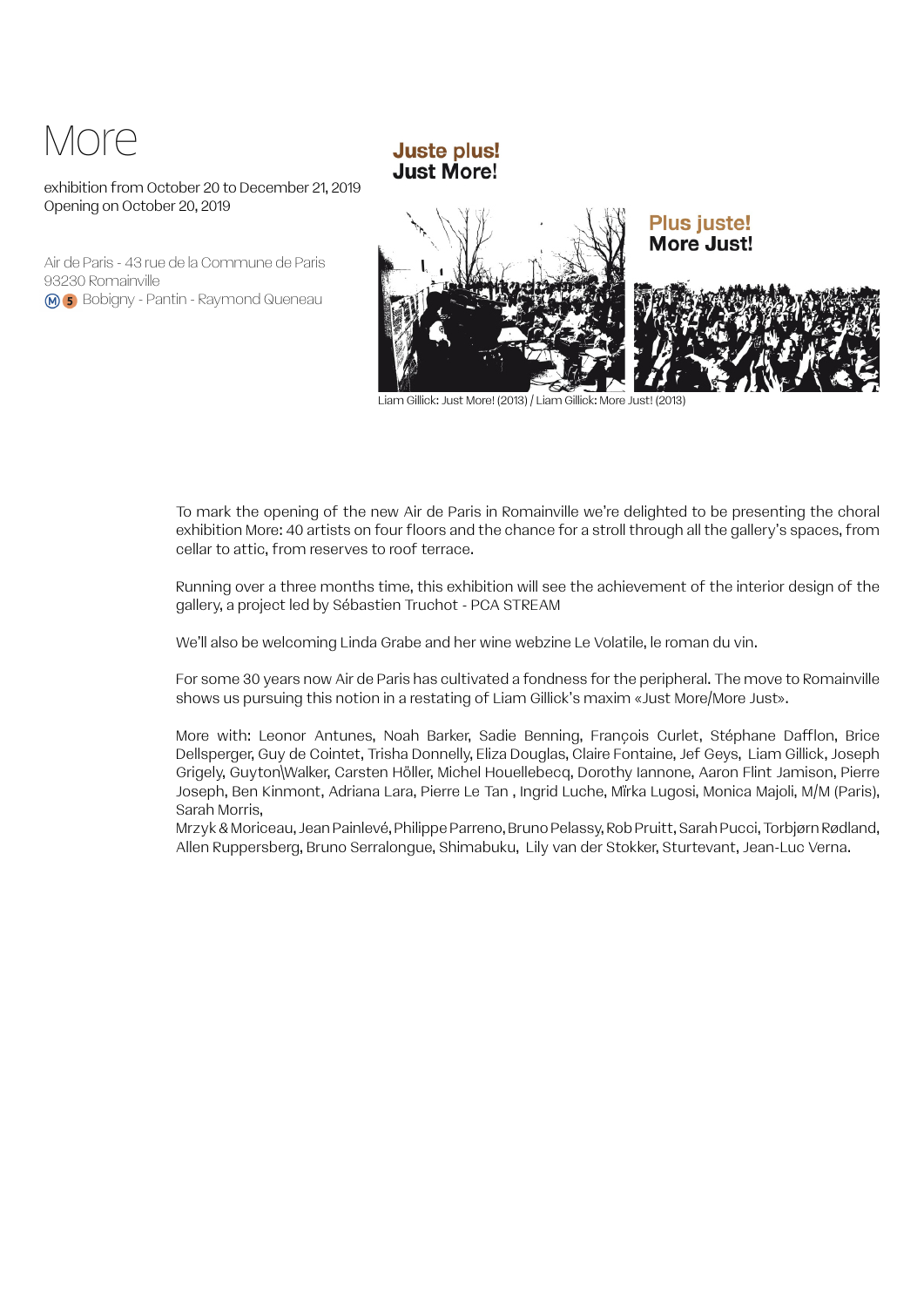![](_page_2_Figure_0.jpeg)

## GROUND FLOOR

We've opted to have you enter Air de Paris via the office. You'll be welcomed by the gallery team. And get to see how things work.

Two works by Liam Gillick are already visible from outside the gallery, on display like the paintings you see in the more classical venues – on Rue de Seine, for example. These digital prints were part of the artist's works posted in the streets during his participation in the 2013 White Nights in Paris.

We see the double slogan «Just More/More Just» as heralding a new era of trying to be more equitable, more ecological and more just in our dealings. Liam Gillick, Just More! 2013/More Just!, 2013 (1)

On your left as you come in is a Project by Pierre Joseph dating from his first solo exhibition at Air de Paris, in 1992, when we were in Nice. We were unequivocally neighbours of the church of Saint Rita; the parish priest had given us a statue of the saint, which had been set in a niche over the gallery door and blessed the day the first exhibition opened in 1990. Pierre Joseph's Projects imbued contemporary art with the imaginative spirit of the video games and role play still in their infancy. Pierre Joseph, Projet, 1992 (2)

A big bouquet of long-stemmed flowers: Jean-Luc Verna's Vase Misère is a self-portrait – the artist's face with his hands forcing a smile and giving him the look of a clown. The Joker? Jean-Luc Verna, Vase Misère #3, 2013 (3)

Serve yourself from the rack: Claire Fontaine postcards, iconic images wittily tweaked with verbal modifications: L.G.B.T.Q. replaces Marcel Duchamp's L.H.O.O.Q, which, according to Freud, triggered the question of Mona Lisa's gender. Claire Fontaine, Untitled (Postcard rack / L.G.B.T.Q / L.G.B.T.Q. shaved), 2017 (4)

Set against a red wall, a Sturtevant video demands your attention: Hello! We live together at Disney World and all around us is the image pornography churned out by the big entertainment corporations. Sturtevant, HELLO !, 2006. (5)

NOur office tables are an artwork by Aaron Flint Jamison for Éditathon Art + Féminisme 2016. Produced by Lafayette Anticipations – Galeries Lafayette Foundation as part of the worldwide Art+Feminism campaign, and orchestrated by Kvardek du and Flora Katz. The artist has activated a new message on the LED scrollers. Aaron Flint Jamison, {{Reflist}}, 2016. (6)

AHanging on the pillar, a portrait of Clément by Michel Houellebecq. Michel Houellebecq, Pelage d'hiver (7)

Cats – never far from the dog!? Mrzyk & Moriceau, Sans titre, 2014 (8)

Early in the 1960s Sturtevant reprised graphic artist George Herriman's Krazy Kat, after Öyvind Fahlström: two artists from our pantheon; two stalwarts for the price of one. Sturtevant, Krazy Kat, 1986 (9)

Beneath the windows, a large red lily. In another conceptual overlay Pierre Joseph does photographs that repeat the prints and drawings of Pierre Joseph Redouté. Pierre Joseph, #pierrejosephredouté, Lys hybride (rouge), 2017 (10)

Now it's upstairs to the exhibition floors or down to the basement (our storage area) to view a work you've requested here in the office.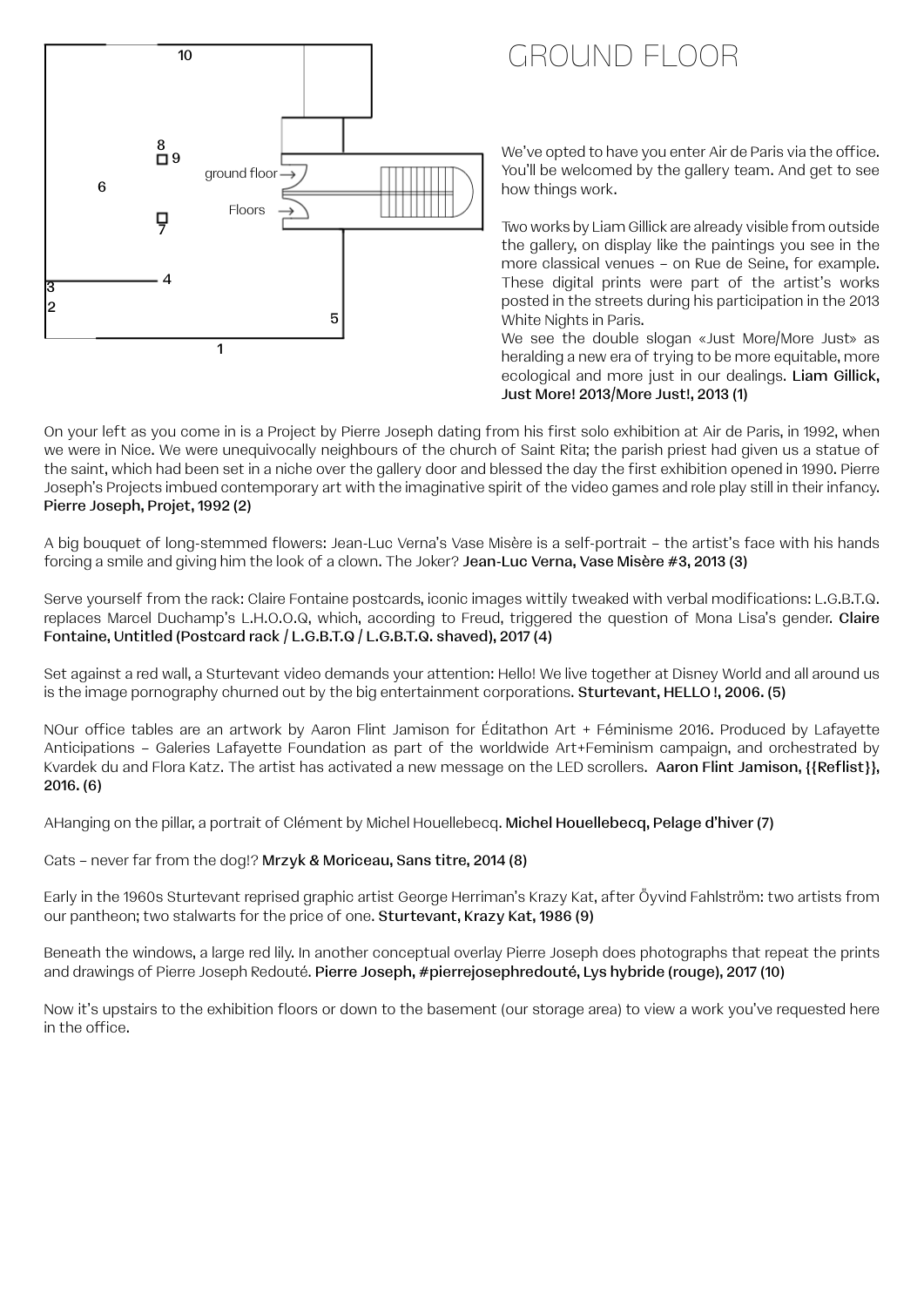![](_page_3_Figure_0.jpeg)

## THE BASEMENT

A mysterious photograph by Trisha Donnelly. What to say about it? A snowdrift, a garage door, an image that can be hung every which way – an image that has no sense. Trisha Donnelly, Robert, 2001. (1)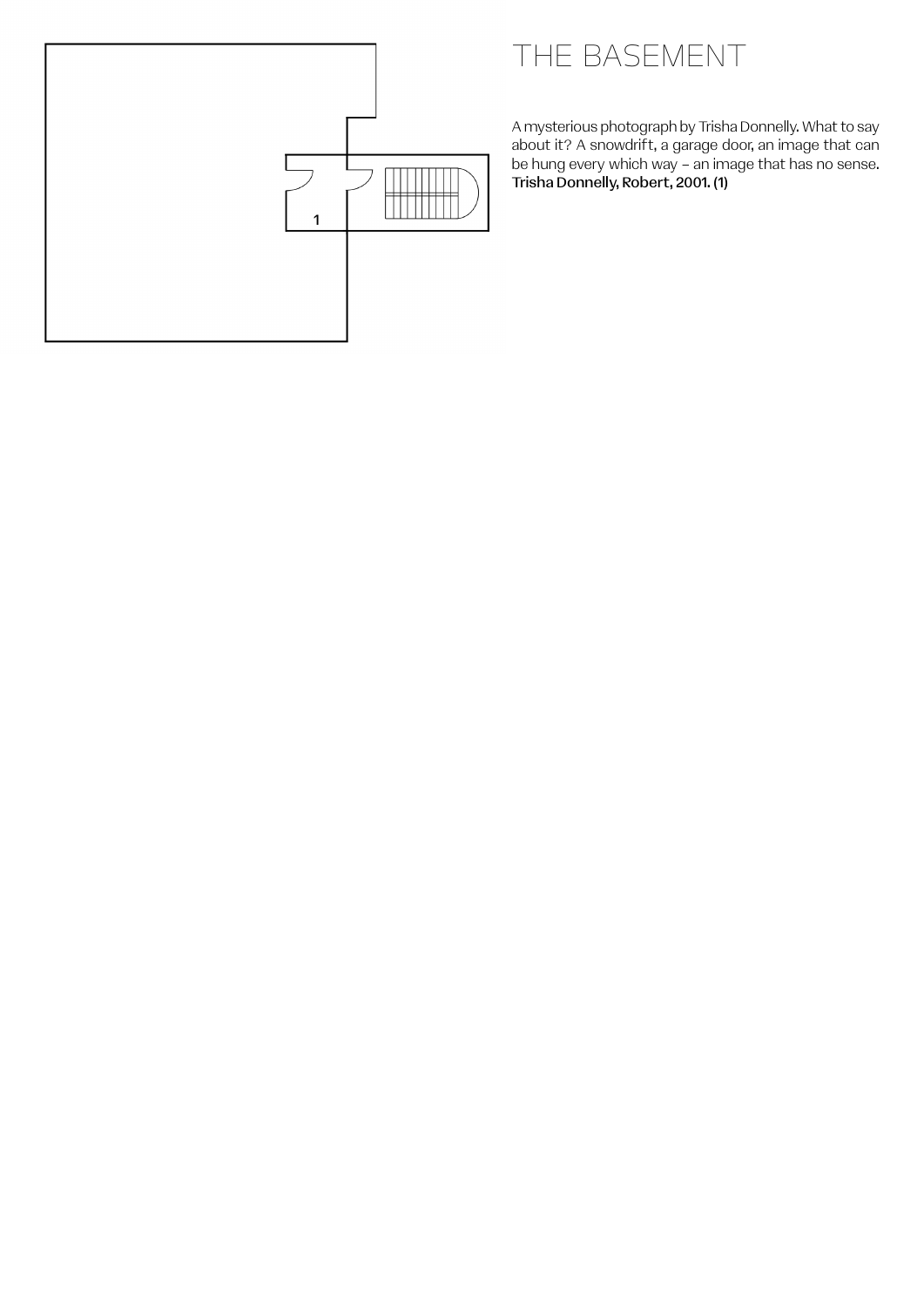![](_page_4_Figure_0.jpeg)

### 1ST FLOOR

The 1st floor is an exhibition space whose unusual windows put us at a far remove from the classical white cube. It's time to be thinking about different ways of presenting painting, and it's fun. Maybe the kind of running structure used for election posters in the street? Or a return to the hanging rail?

So here you are at last in a real exhibition space.

An exhibition within an exhibition? Opposite you a painting by Eliza Douglas hung on a pillar reproduces a Josh Smith exhibition view, found on the Internet. Eliza Douglas, Josh Smith, 2018.(1)

A search for the centre ground kept in check by violence, disorder and conspiracy: a work by Liam Gillick. A large mirror searching for the three main characters from his book Le Grand Centre de Conférence. We are all characters in search of an author. Liam Gillick, A search for the centre ground kept in check by violence, disorder and conspiracy, 1998. (2)

You'll notice along the way that this exhibition contains many works in the form of chairs, tables, doors and shelves. This is emphatically not a matter of design; these works point up the domestic and professional environments as augmented, highlighted spaces. Their pared-down or, sometimes, exaggerated, Luna Park-like shapes occupy this inaugural presentation like spectres, or punctuate it like clues.

To the right of the mirror Ingrid Luche's little door suggests a grotesque space, the entrance to a haunted house, or a funfair attraction. Ingrid Luche, Petite Porte, 2012. (3)

Mirrors again. In Monica Majoli's house in Los Angeles the bedroom walls are covered with black mirrors. It's in this setting that she has photographed several of her lovers, so as to paint their portraits some years later. This lithograph depicts the odd plays of light caused by the reflections in these dark mirrors. Monica Majoli, Black Mirror (Jarrett), 2009-12 (4)

Joseph Grigely's Storage Rack is part of a group of works he calls «leftovers». However, these are not real objects that have been junked, but rather never-made or remade objects, reified extensions of their preceding reality. The transparent resin shelf might have been used for storing paint, but no longer serves any purpose. It belongs to an unknown world, like the elements of a classical still life. Joseph Grigely, Storage Rack, 2012.(5)

The design work of Brazilian architect Lina Bo Bardi (1914–1992) has influenced several works by Leonor Antunes. In this case some of Bo Bardi's experiments with form and proportion have left their mark on a series of wenge wood screens. These shapes are based on concrete components she had made in 1988 for the Casa do Benim in Salvador de Bahia, in northern Brazil. Leonor Antunes, a secluded and pleasant land in this land i wish to dwell #2, 2014 (6)

Marcel Duchamp spoke of a coat hook lying on the floor, «a real coat hanger that I wanted sometime to put on the wall and hang my things on but I never did come to that – so it was on the floor and I would kick it every minute, every time I went out – and I got crazy about it and I said to hell with it, if it wants to stay here and bore me, I'll nail it down and it will just stay there.» Pierre Joseph has doubled the size of the Trap. Pierre Joseph, Décor, Trébuchet (Marcel Duchamp), 1992/2017 (7)

Philippe Parreno was artistic director of the opera Il Tempo del Postino in 2007. There's a photograph of his performance: he'd hired a ventriloquist, who introduced each artist's contribution and read a text about the relations between time and the work of art from behind a magnifying glass. In that way he became his own puppet. The photograph, signed by the artist and the ventriloquist, illustrates the question, «Who's speaking?» Philippe Parreno, Postman Time, 2007 (8)

Nearby, the Maison-Oreille (House of Hearing) is a model thought up by Carsten Höller and Philippe Parreno for a listening post where you could spend the night tuned in to ambient sound: nature, aeroplanes, shooting stars, etc. Carsten Höller et Philippe Parreno, Maison-Oreille, 2013. (9)

Hung in front of a window to the left, François Curlet's neon sign could have provided the title for this exhibition. Might not this disposition of artworks proceed from a slight perversion of the conceptual masked by all the different forms? One day an exhibition curator described our programme as «conceptual trash». You could also call it «conceptual art brut». François Curlet, Western, 2005/2006 (10)

The crackle of the neon light accentuates the flickering of Ingrid Luche's fireplace painting, set under a window and maybe suggesting a scene from Clifford D. Simak's City. Ingrid Luche, Chinoiserie (Feu de cheminée), 2014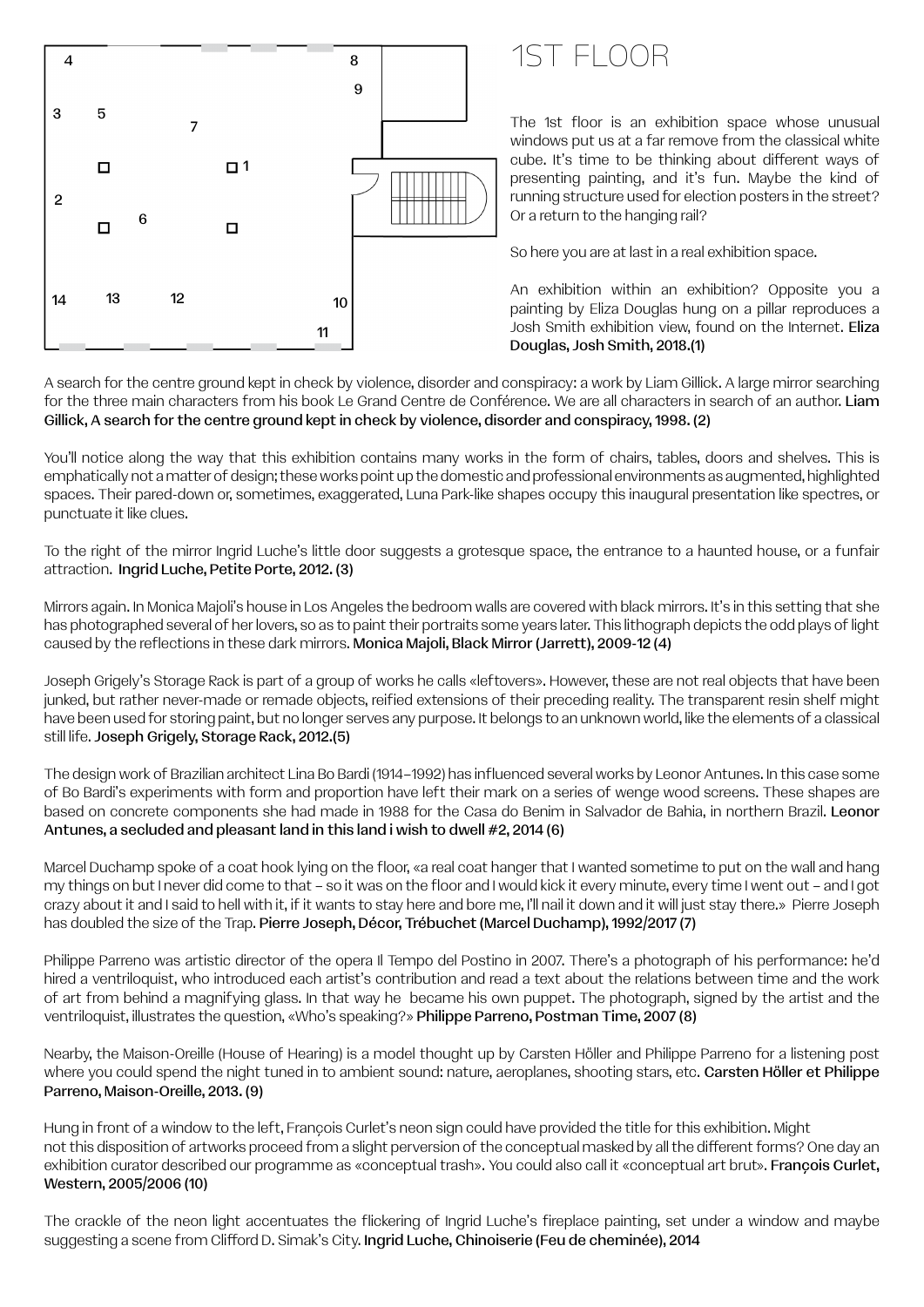In an elegant vitrine ten delicate replicas of mildly hallucinatory double mushrooms are aligned as if in a natural history museum. (\*) Carsten Höller, Double Mushroom Vitrine (Tenfold), 2018 (12)

The title of Pierre Joseph's lightbox describes the work perfectly: a reprise, in the musical sense, of a cowboy already twicefamous, thanks first to Marlboro, then to Richard Prince. What the title omits is the work's melancholy. Pierre Joseph, Décor, Marlboro cow-boy (Richard Prince), 1992/2019. (13)

Red, too, is the spring of the neon towards Sadie Benning's transgender painting/bas-relief. Sadie Benning, X, 2016. (14)

Chairs here and there; these have been customised by Rob Pruitt as stop-offs or resting places.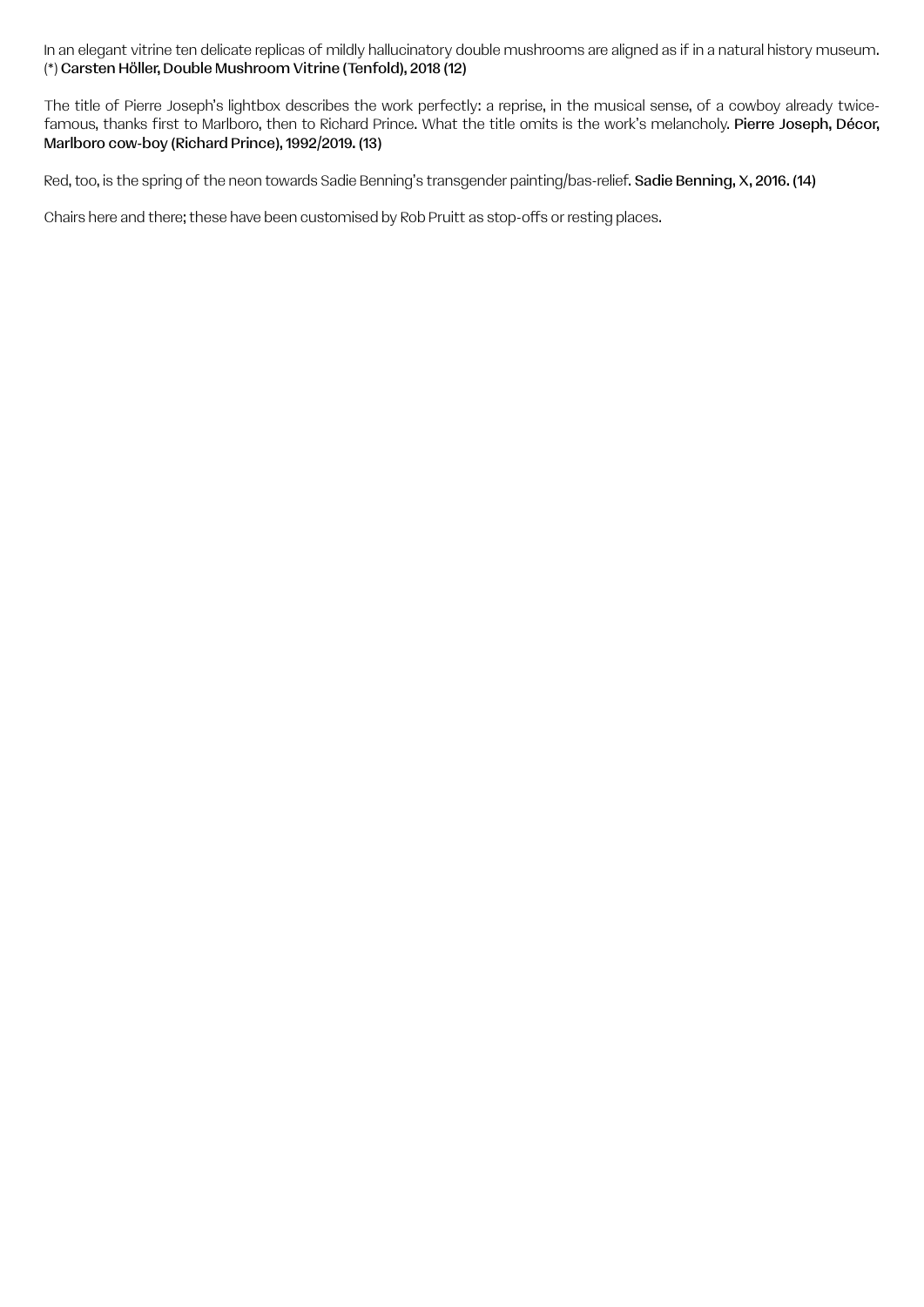![](_page_6_Figure_0.jpeg)

On the outside of the right-angled wall marking out the future projection space is Allen Ruppersberg's Le Mot Juste. That «just» again, and a horizon line. Seven screenprints for a samurai poem. Allen Ruppersberg, Le Mot Juste and The Circus, 1988 (2)

Facing you, yet another door, drawn by Pierre Le-Tan. We pay him our respects here: he left us on 17 September and we miss him. Pierre Le-Tan, Sans titre, 2017 (3)

La Chaise Jaune and la Chaise Bleue (The Yellow Chair and the Blue Chair) were part of Guy de Cointet's set for his performance De Toutes les Couleurs (1982, Museo Reina Sofia, Madrid). The chairs and another part of the set disappeared and it was only thanks to the artist's meticulous archiving – colour ranges, dimensional sketches, performance photographs – that these two multiples, identical to the originals, could be made. Guy de Cointet, Chaise Bleue, Chaise Jaune [De toutes les couleurs, 1982], 2018. (4)

The angularity of the backrests of these chairs is also to be be found in two late de Cointet drawings of pared-down Californian desert landscapes. Guy de Cointet, Sans titre, ca. 1980. (5)

Adriana Lara's «wall piece» is an irregularly cut sheet of plaster mounted on stretcher. A deformed section of wall, repainted with the same white as the wall it is affixed to. Adriana Lara, Wall Piece #3, 2015. (6)

Rob Pruitt decided one day that as long as pandas were still around, he would paint them. This was his response to the threat to biodiversity in the Capitalocene era. Rob Pruitt, Picnic, 2017 (7)

A witty practitioner of Surrealist collage, Pruitt has made tables out of silver-coated tyres set on roller skates. This one is a fruit bowl. Rob Pruitt, Roller Rink Coffee Table II (Fruit Bowl), 2017 (8)

Bruno Pelassy was a close friend of Air de Paris who died in 2002. Here we present one of his last works: an unfinished mechanical toy arrayed in feathers and snakeskin. Bruno Pelassy, Sans titre, 2001 (9)

Dedicated daily repetition gave rise to the plastic-bedecked objects made by Sarah Pucci, mother of the artist Dorothy Iannone. These intensely committed creations date from the second half of the 20th century and were regularly posted to her daughter, who was then based in Europe. Proofs of motherly love, they gleam with a steroidally idealised, carnivalesque beauty. Sarah Pucci, A Heart That Sees You, 1990s (10)

To the left, under the windows, you can follow the doings of Andy Capp, the English comic-strip character created by Reg Smyth and published in the Daily Mirror since 1957. Double-exposure photography has him trotting his cap-and-ciggie through building sites that are a metaphor for our lives. Torbjørn Rødland, ACV01, ACV06, ACV07, ACV14, ACV17, 2009 (11)

M/M (Paris): two talented graphic artists who minted the Komunuma logo. One M has a gifted hand and draws. The other M has a gifted ear and in 1998 composed the techno sound track for Sturtevant's Ça va aller exhibition. Facing you here is a large, luminously stylised lion. M/M (Paris), Zu Assenheim, 2006 (12)

At the far end of the room the place for the future projection screen is currently covered by a billboard-sized image of Santa by the sea. This is, in fact, Shimabuku, who in 1991 collected garbage on this forsaken beach and provided a quick, mindboggling image for any high-speed train travellers who happened to be looking out the window at the right moment. Father Christmas gathering refuse on a soiled seashore. Speculative ecological poetry. Shimabuku, Noël dans l'hémisphère Sud, 1994/1999 (13)

More light! You'll excuse the shortfall in this room, but the renovations are running behind time and the additional lighting is still on the waiting list. You're in a work in progress.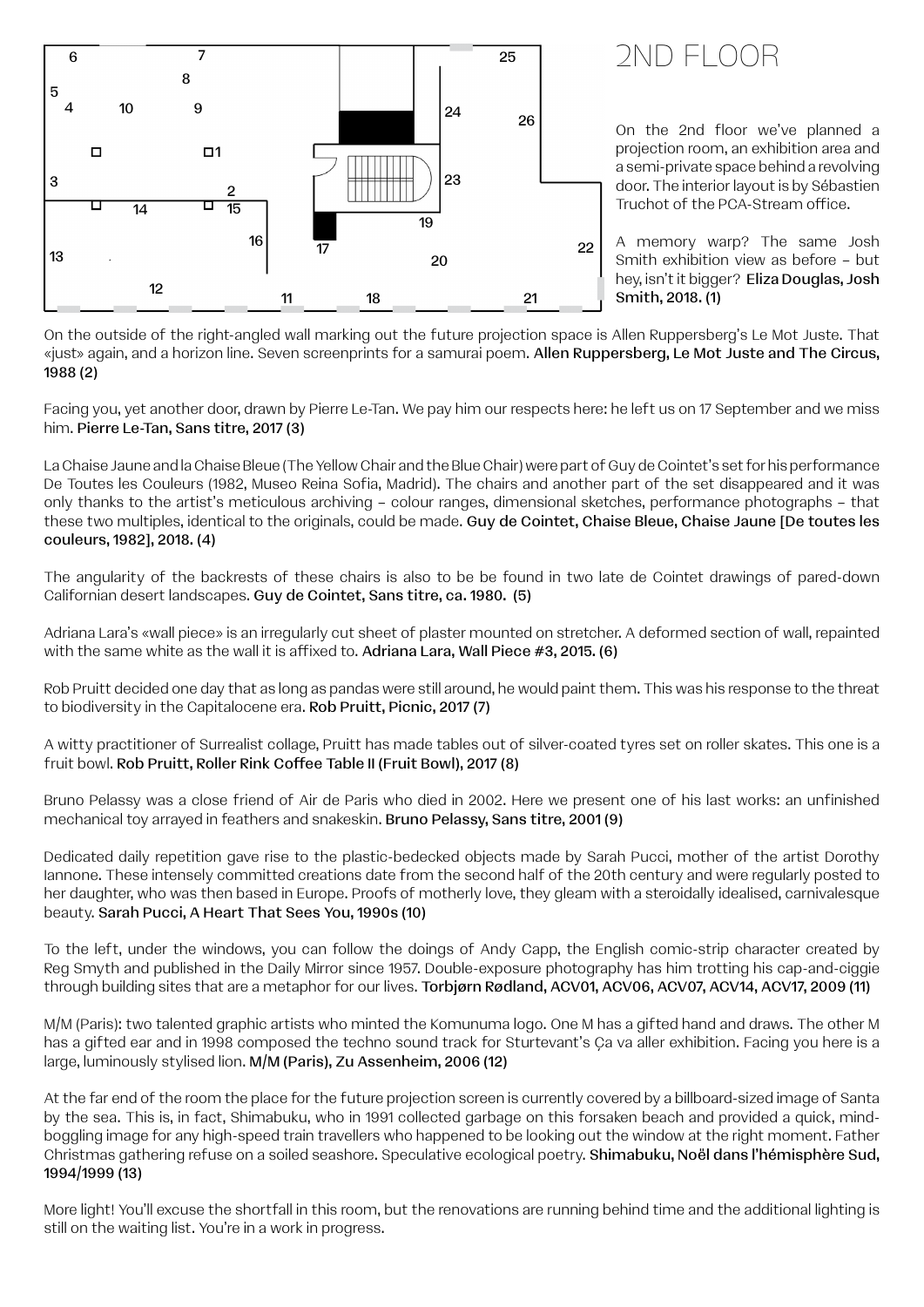A wall of drawings brings together Mathias Augustyniak's women in 68 colours, Mïrka Lugosi's triadic women and Dorothy Iannone's weeping Statues of Liberty (Iannone is currently showing solo at the Centre Pompidou): Mathias Augustyniak, Woman in 68 colors n°3 ; Woman in 68 colors n°4, 2010 ; Dorothy Iannone, Our Liberties, 2015 ; Mïrka Lugosi, Variations Schlemmer n°1 ; Variations Schlemmer n°2 ; Variations Schlemmer n°3, 2009-2012 (14)

Let's not forget Jean-Luc Verna's made-up birds : Jean-Luc Verna, Madame Rature, 2019; Jean-Luc Verna, Pank, 2019 (15)

Last of all, Sarah Morris's combination of painting and cinema, with gouache overlaid on original film posters: good old Alain Delon in a samurai face-off with Santa Claus. Sarah Morris, Tiger [Le Samourai], 2017. (16)

As you leave, high up on your left, is a spider ready to spring: the work of Jean Painlevé, the great filmmaker and photographer who devoted his life to the depths of the sea. Jean Painlevé, Araignée sauteuse, 1930 (17)

You're drawn through the big revolving door by the sound of Saturday Night Fever blasting out of the little yellow TV set we used for showing Brice Dellsperger's first films back in the 1990s. Double recall. Brice Dellsperger, Body Double 13, 1999 (18)

Above it, a gouache in which we see the artist duplicated and as Angie Dickenson, when he played all the parts from Brian de Palma's Dressed to Kill (1980) for his Body Double 15. Brice Dellsperger, Angie said « Meet me at the Met (featuring Alex Katz and Tom Palmore), 2019 (18)

But hey, I live in France, and here's an ageless photograph by Michel Houellebecq, a bucolic image brought to Le Bas-Pays, the industrial estate in Romainville. Michel Houellebecq, France #024, nd. (19)

On the way to the kitchen, an unstretched digital canvas by Stéphane Dafflon: Stéphane Dafflon, TL005, 2019 (20)

And here you are in a space that will be semi-private: the planned site for the kitchen (we make good risotto at Air de Paris), a room for chatting or relaxing, and a library. A space that's domestic but not yet domesticated.

Under the window on the right a piece of tangy daffiness by Lily van der Stokker says nothing apart from its absurd, caustic Dasein. Lily van der Stokker, Nothing (Dark Pink), 2014 (21)

En face, une œuvre joyeusement colorée de Guyton\Walker, une impression numérique recto-verso sur matelas. Guyton\Walker, Stripe\_Venice\_Paris\_Abstractcanvas80\_, 2013 (22)

«Each of us had more drinks every day than the number of lies told by a labour union during a wildcat strike»: an excerpt – a kind of led-driven ritornello – from In GirumImus Nocte Et Consomimur Igni by Guy Debord (1978). Upcoming psychogeographic driftings through the Paris suburbs. The fridge isn't part of the work. Noah Barker, Decommissioned Cuba Libre Assembly Line Clock (Debord), 2018 (23)

Two rare paintings by Dutch artist Jef Geys, in which he takes the orientally-inflected patterns of earthenware tiles made by the Gavra company in his beloved Campine (Dutch: De Kempen) and blows them up to a metre square. Jef Gevs. Untitled (Gavra series), 1980s, acrylique sur toile, signé au dos. (24)

In Marinetti's opinion, people think, dream and act according to what they eat and drink. Which is how cooking became an integral part of the Futurist artistic experience. Ben Kinmont's actions test the resistance of the work of art in contexts not strictly speaking artistic: a dinner, participation in a salon, an ephemeral action. Thus gastronomy, as an artistic but temporary structure, becomes a potent model for testing out art's limitations.

Kinmont organised his gustatory exhibitions in Montpellier (2002), Amsterdam and New York (2011), and Rome (2015)/ The menus are traditionally printed using lead type.

Ben Kinmont, An exhibition in your mouth [Montpellier: Antinomian Press, 2002], 2002 Ben Kinmont, An Exhibition in your Mouth [Amsterdam: Antinomian Press, 2011], 2011 Ben Kinmont, An Exhibition in your Mouth [New York: Antinomian Press, 2011], 2011 Ben Kinmont, An Exhibition in your Mouth [San Francisco: Antinomian Press, 2012], 2012 Ben Kinmont, An Exhibition in your Mouth [Rome: Antinomian Press, 2015], 2015 (25)

Bruno Serralongue has been making regular visits to Calais since 2006, bringing back images of the «Jungle», the migrants and the «state shanty town». His work is currently on show at the Centre Pompidou. For lack of supplies the Calais Kitchen, run by English volunteers, had to close for a week in July 2016. A week is a very long time when you're enduring conditions like these. Bruno Serralongue, Dear Friends, « bidonville d'État » pour migrants, Calais, 07 juillet 2016, 2016 (26)